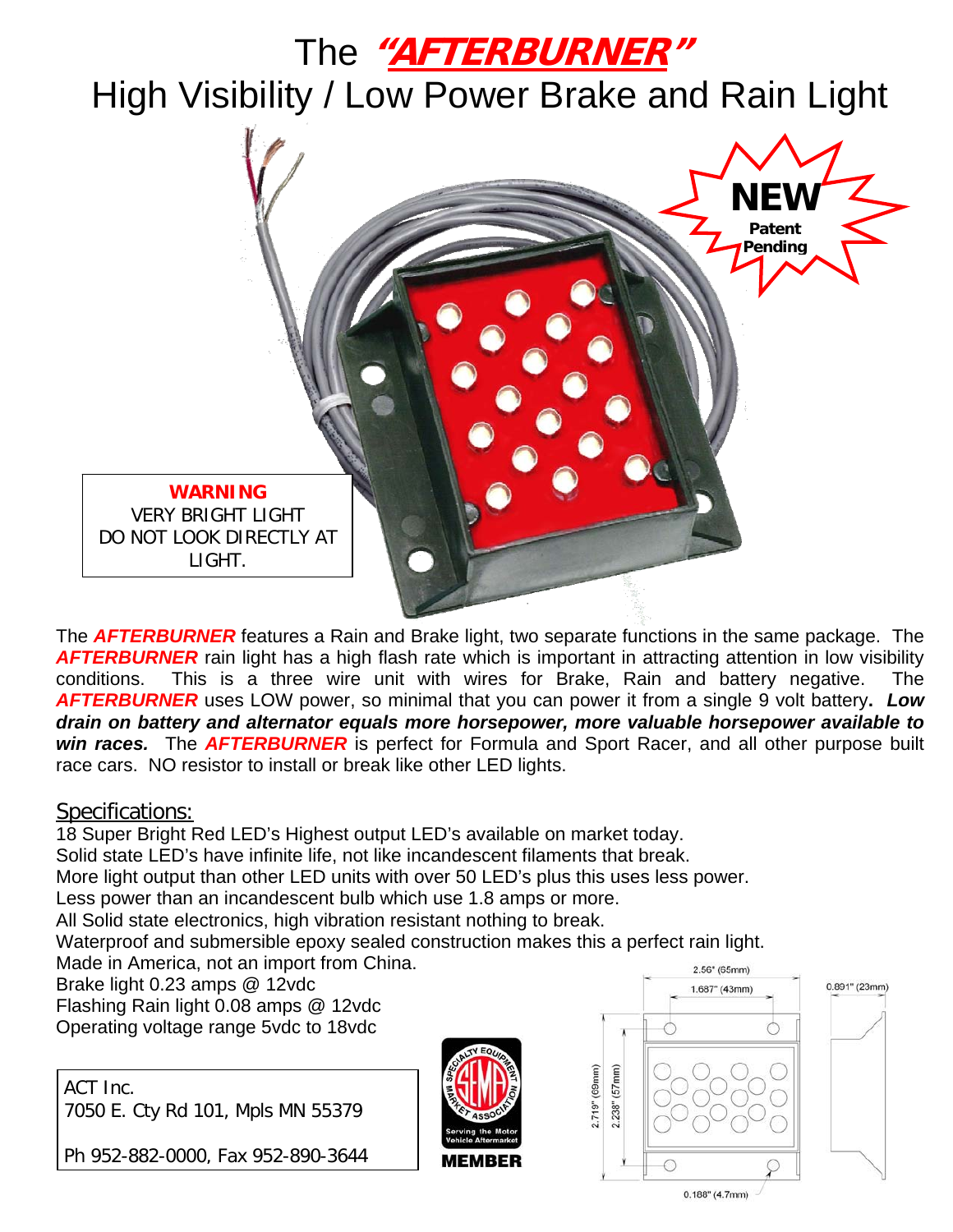

| Current                  | 0.08 amps (80mA)                                                       | Low battery drain, will not rob power from engine, higher current LED<br>units and incandescent bulbs take more power to operate, stealing |
|--------------------------|------------------------------------------------------------------------|--------------------------------------------------------------------------------------------------------------------------------------------|
| Power consumption        | $0.1$ watts                                                            | power needed to win races.                                                                                                                 |
| Light output             | 5800 mcd / LED at 30 <sup>°</sup> viewing angle                        | Highest light output available, exceeds 900,000mcd in light meter tests.                                                                   |
| Operating temperature    | $-25^{\circ}$ to $+125^{\circ}$ (-13 <sup>oF</sup> to $+257^{\circ}$ ) | Withstands high temperatures near exhaust and rear wing area on<br>Formula cars.                                                           |
| Housing                  | Glass Filled Nylon                                                     | Rugged durable plastic, same material as used in radiators.                                                                                |
| Voltage spike protection | 75Vdc                                                                  | Survives high voltage spikes caused by alternator failures, battery<br>chargers and jump starting.                                         |
| Hook-up protection       | Reverse diode                                                          | Will not fail if hooked up backwards.                                                                                                      |
| Weight with cable        | 95 grams (0.2 lbs.)                                                    | Less weight of other units equals more wins.                                                                                               |
| Submersible/ Waterproof  | IP 67, Submersible Industrial Rating                                   | ONLY unit on market that will survive wash downs, rain down pours or<br>long term submersion.                                              |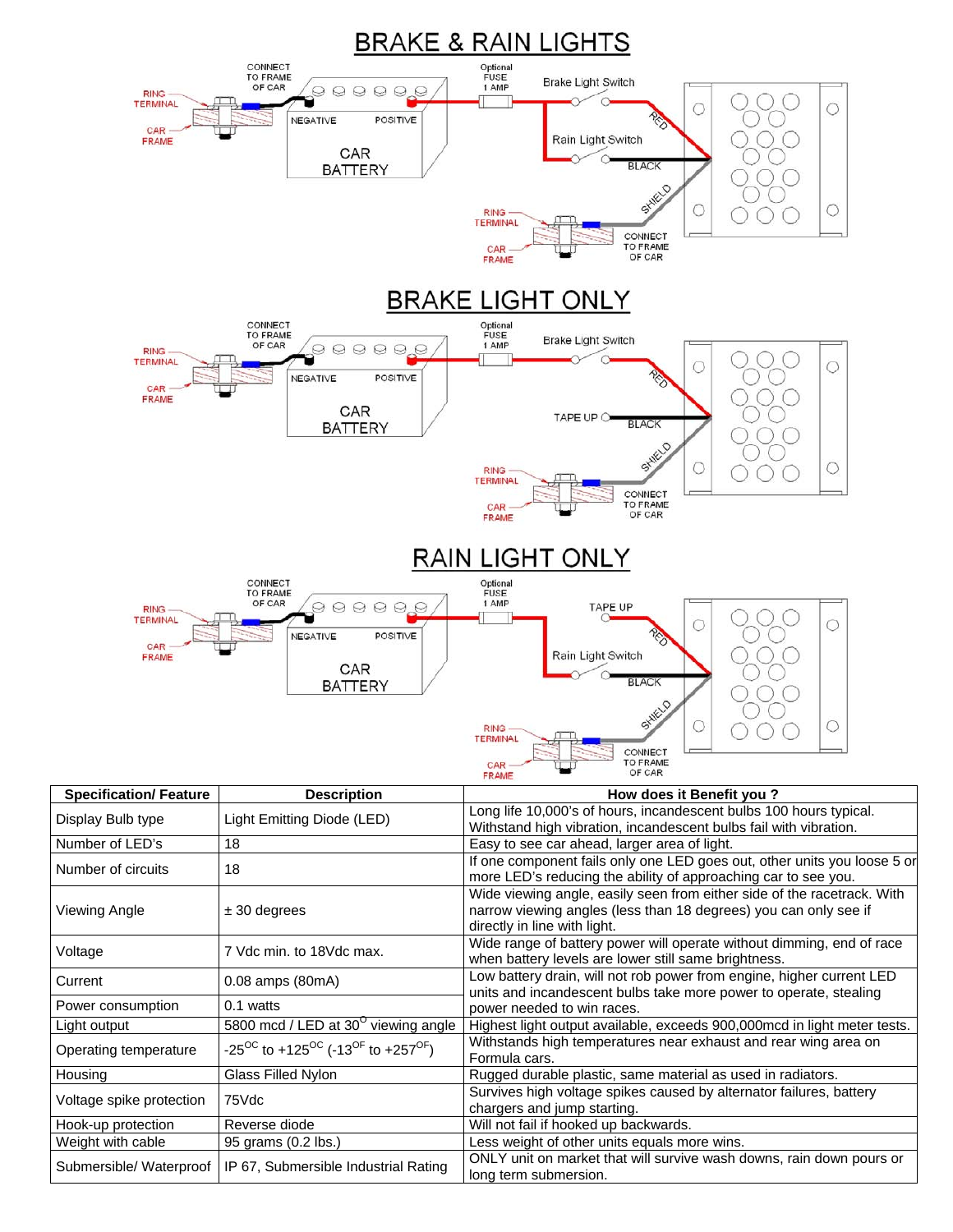# **AFTERBURNER** is**Submersible / Waterproof High Visibility / Low Power Brake and Flashing Rain Light**



Ph 952-882-0000 Fx 952-890-3644